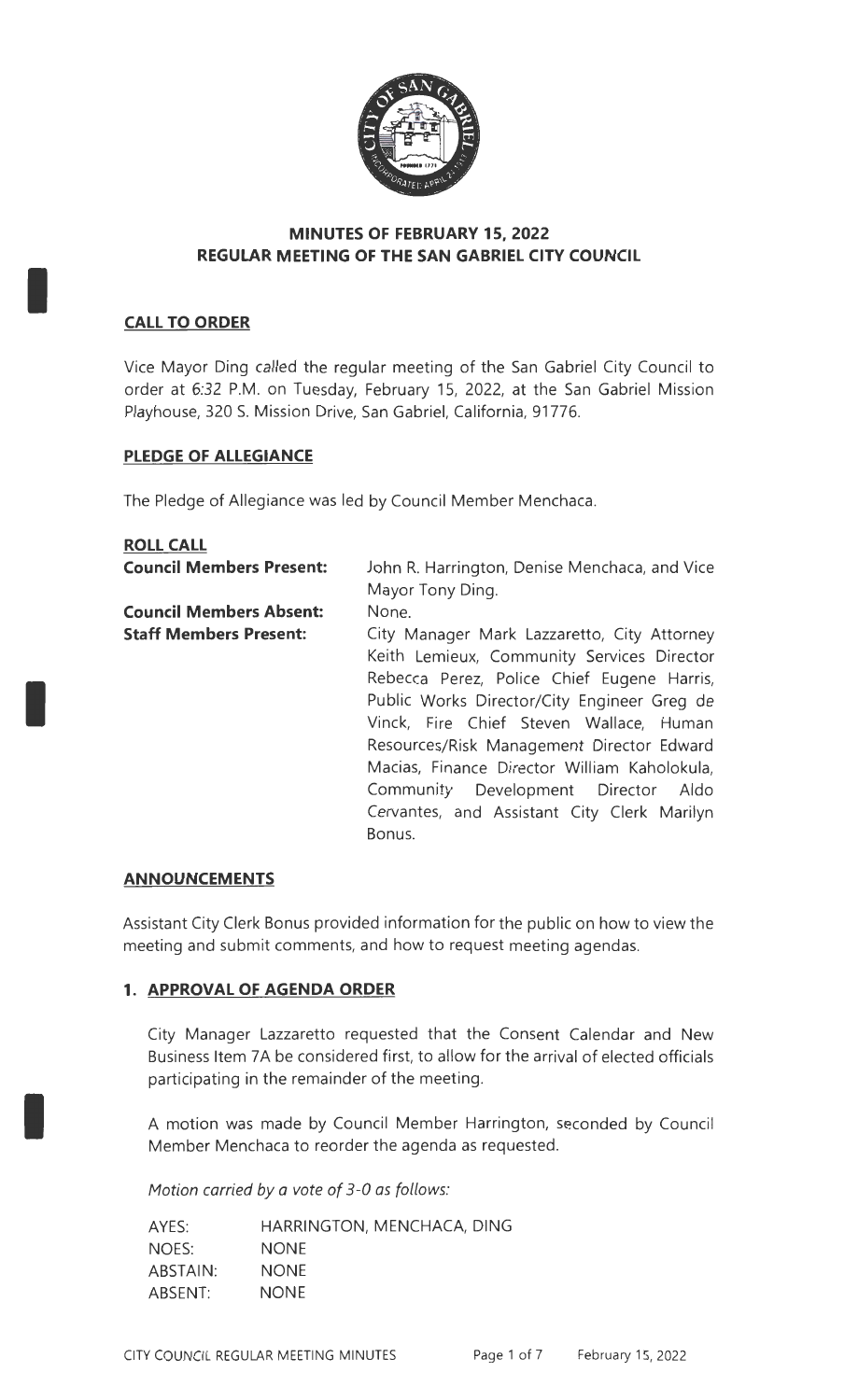# **3. PUBLIC COMMENT**

Jeffrey Welch, resident, quoted from Psalms 107 and Proverbs 11 and stated he feels God's favor is on the City of San Gabriel; and spoke favor, blessing, and wisdom on the City Council.

# **4. CONSENT CALENDAR**

I

I

I

A motion was made by Council Member Harrington, seconded by Council Member Menchaca, to approve Consent Calendar Items 4A - 4E as presented.

Motion carried *by* a vote of 3-0 as follows:

AYES: NOES: ABSTAIN: ABSENT: HARRINGTON, MENCHACA, DING NONE NONE NONE

#### **A. APPROVAL OF MINUTES**

The City Council approved the Minutes of the City Council Regular Meeting of February 1, 2022.

## **B. MATERIAL DEMANDS**

The City Council approved January 21, 2022, and January 27, 2022, Registers of Demands and Warrants for the payment of City expenditures.

## **C. CASH AND INVESTMENT REPORT-JANUARY 2022**

The City Council received and filed the Cash and Investment Report for January 2022.

# **D. EXCHANGE OF PROPOSITION A FUNDS**

The City Council approved and authorized the City Manager to execute the Agreement with the Foothill Transit Authority authorizing the exchange of \$1 million in Proposition A Funds for \$750,000 in General Fund revenue.

# **E. PROFESSIONAL SERVICES AGREEMENT - PRINTING AND MAILING SERVICES FOR THE GRAPEVINE GUIDE PUBLICATION**

The City Council approved the Professional Services Agreement with Advantage Incorporated to provide printing and mailing services, and authorized the City Manager to execute the agreement.

#### **5. PUBLIC HEARING - None.**

**6. CONTINUED BUSINESS** - None.

# **7. NEW BUSINESS**

# **A. SECOND AMENDMENT TO CITY MANAGER EMPLOYMENT AGREEMENT BETWEEN THE CITY OF SAN GABRIEL AND MARK LAZZARETTO**

City Attorney Lemieux made the staff presentation.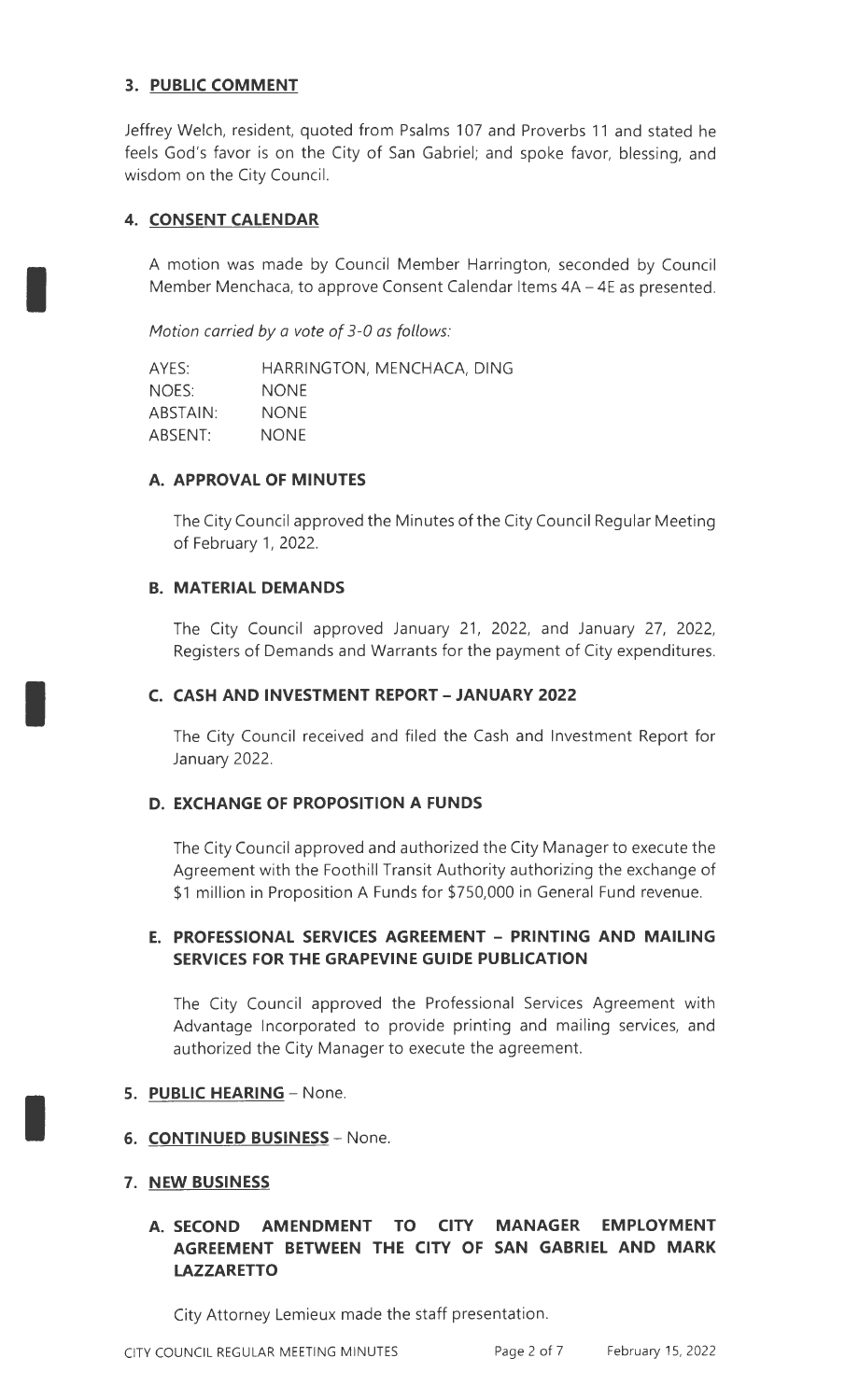There was no public comment.

A motion was made by Council Member Harrington, seconded by Council Member Menchaca, to approve the City Manager Employment Agreement between the City of San Gabriel and Mark Lazzaretto and the amended Authorized Salary Schedule incorporating the City Manager's updated base salary.

Motion carried *by* a vote of 3-0 as follows:

| AYES:    | HARRINGTON, MENCHACA, DING |
|----------|----------------------------|
| NOES:    | <b>NONE</b>                |
| ABSTAIN: | <b>NONE</b>                |
| ABSENT:  | <b>NONE</b>                |

## **2. PRESENTATIONS**

I

I

I

## **C. PROCLAMATION FOR KIWANIS CLUB'S PANCAKE BREAKFAST AND EGG HUNT**

Vice Mayor Ding made the presentation, and Kiwanis Scholarship Chair Dr. Chasity Jennings-Nunez accepted the proclamation.

# **D. INTRODUCTION OF NEW PUBLIC INFORMATION OFFICER CLARA TSANG**

City Manager Lazzaretto made the presentation.

#### **E. COVID-19 UPDATE**

Presentations were made by Fire Chief Wallace and Police Chief Harris.

# **A. RECOGNITION OF FORMER MAYOR CHIN HO LIAO FOR HIS SERVICE TO THE CITY OF SAN GABRIEL**

Vice Mayor Ding thanked former Mayor Liao for his service to the community and provided biographical information.

The following provided recognition of former Mayor Liao's service:

- Congresswoman Judy Chu;
- Ms. Giselle Sorial from Senator Susan Rubio's office;
- Mr. Aldo Macias Arellano, Special Assistant, Field Deputy, on behalf of Los Angeles County Assessor Jeffrey Prang;
- Mr. Mike Eng, former California Assemblyman;
- Mr. Alexis Salamanca, President, of the San Gabriel Chamber of Commerce.

Vice Mayor Ding announced that Certificates of Recognition were provided by the following:

- Senator Anthony J. Portantino;
- City of Alhambra Mayor Katherine Lee;
- City of Arcadia Mayor Sho Tay;

CITY COUNCIL REGULAR MEETING MINUTES Page 3 of 7 February 15, 2022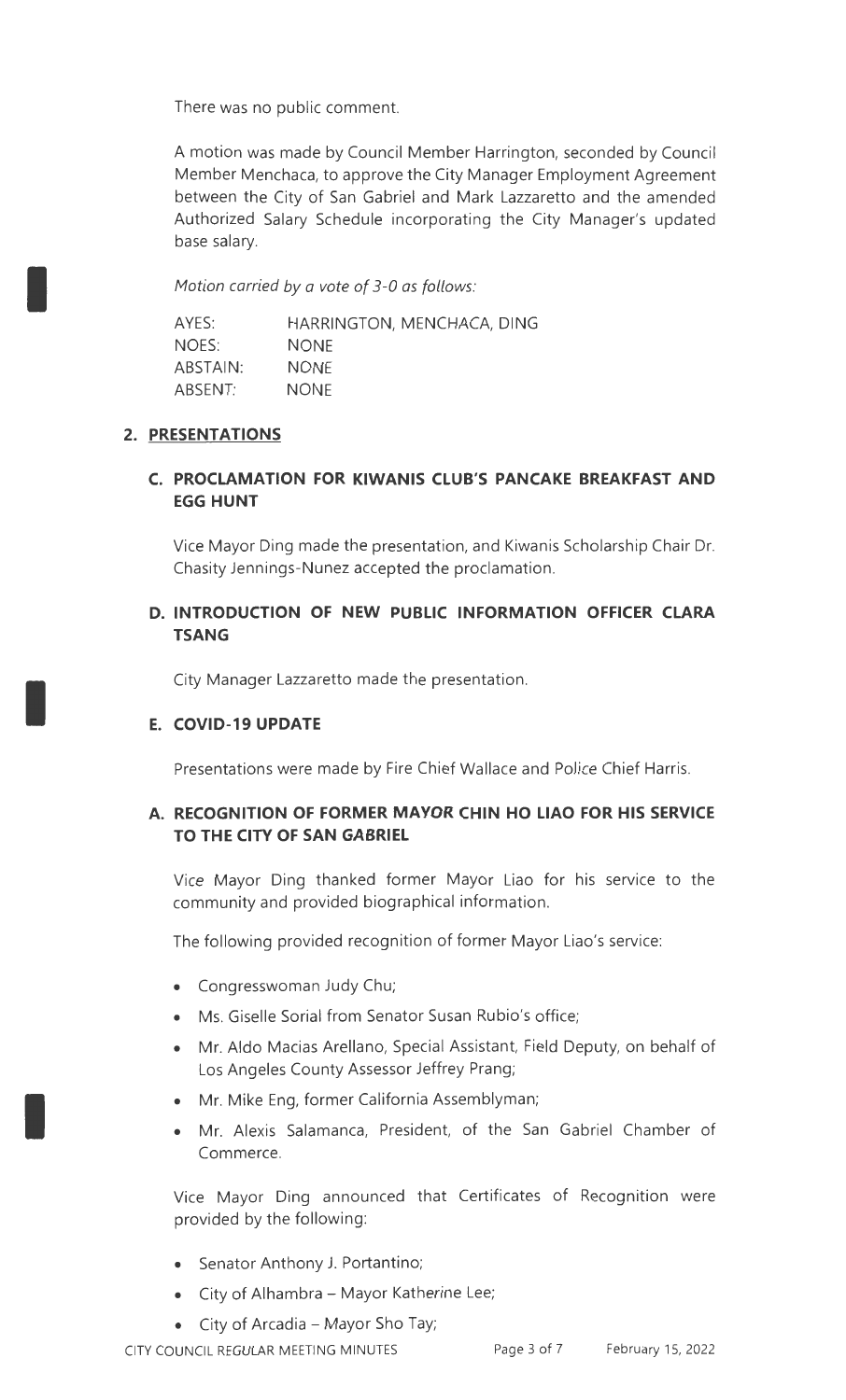- $\bullet$  City of La Puente City Council;
- City of La Verne Tim Hepburn, Mayor;
- City of Monterey Park City Council;
- City of Temple City- Vincent Yu, Mayor;
- City of La Canada Flintridge.

I

I

I

Council Members Menchaca and Harrington and Vice Mayor Ding commended former Mayor Liao's service.

Former Mayor Liao expressed his gratitude for the recognition, commended staff for their work, and commented on his accomplishments.

Vice Mayor Ding presented former Mayor Liao with a gavel plaque commemorating his time on the City Council.

#### **B. RECOGNITION OF POLICE CAPTAIN FABIAN VALDEZ FOR HIS SERVICE TO THE CITY OF SAN GABRIEL**

Police Chief Harris made the presentation.

Captain Valdez spoke about his time with the San Gabriel Police Department and the new opportunity awaiting him.

The following provided recognition of Captain Valdez's service to the community:

- Frank F. Lu, Field Deputy/AAPI Liaison, on behalf of Los Angeles County Supervisor Hilda Solis;
- Mr. Mike Eng, former California Assemblyman.

Council Members Menchaca and Harrington and Vice Mayor Ding commended Captain Valdez's service to the community and wished him well; and Vice Mayor Ding presented him with a Certificate of Recognition.

#### **7. NEW BUSINESS (continued)**

## **B. APPOINTMENTS TO FILL TWO VACANCIES ON THE CITY COUNCIL FOR TERMS EXPIRING AT THE CERTIFICATION OF THE NOVEMBER 2022 GENERAL ELECTION**

City Manager Lazzaretto made the staff presentation.

Eric Chan, resident, congratulated new Council Members Carina Rivera and John Wu on their appointments.

Vice Mayor Ding thanked staff for running the application and selection process, thanked the community for their involvement in the process, and congratulated Carina Rivera and John Wu on their appointments.

A motion was made by Council Member Harrington, seconded by Council Member Menchaca, to adopt **Resolution No. 22-13,** rescinding Resolution No. 22-09 and adopting a process for filling of vacancy on the City Council by appointment.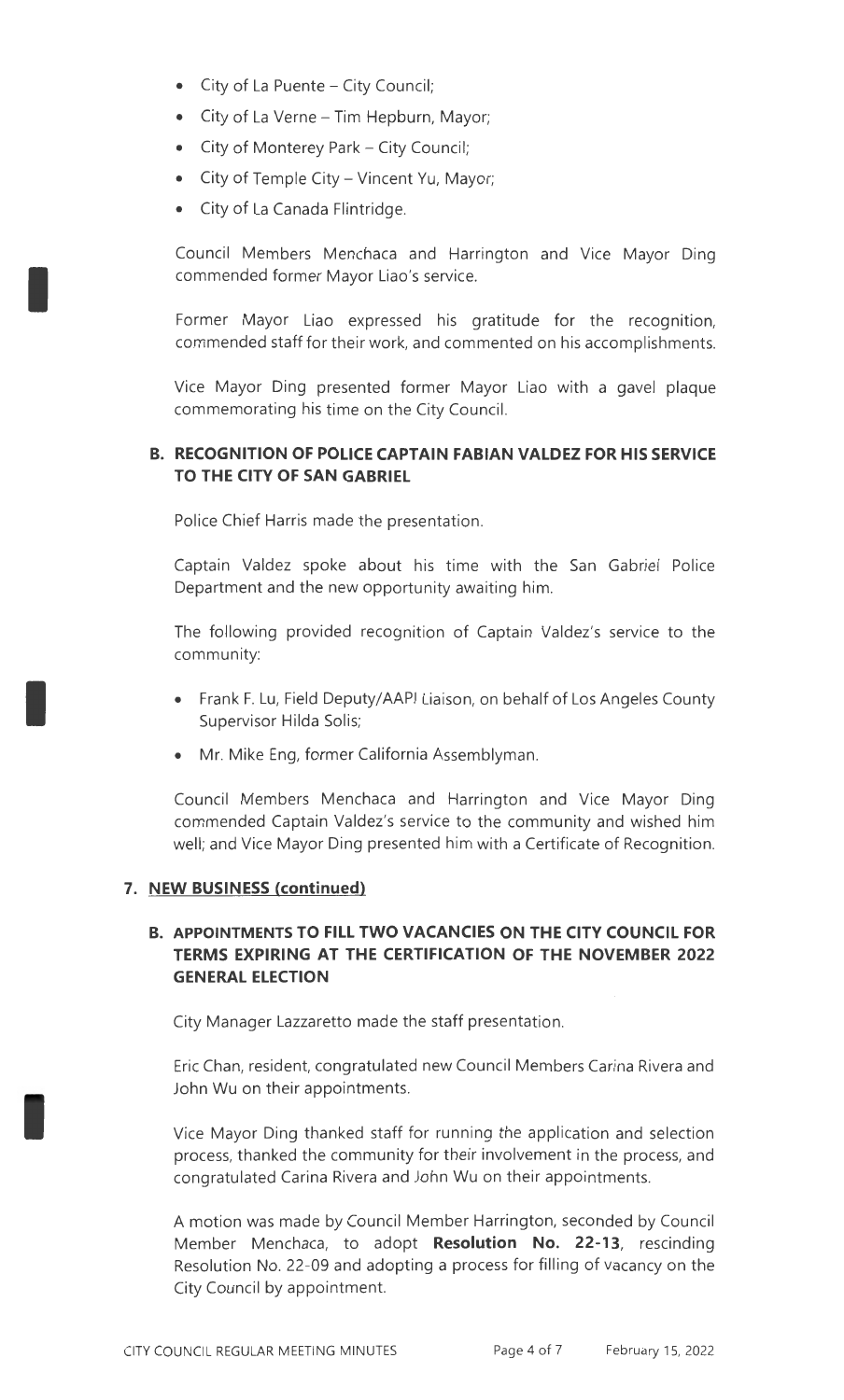Motion carried *by* a vote of 3-0 as follows:

AYES: NOES: ABSTAIN: ABSENT: HARRINGTON, MENCHACA, DING NONE NONE NONE

A motion was made by Council Member Harrington, seconded by Council Member Menchaca to adopt **Resolution No. 22-14,** appointing Carina Rivera to fill a vacancy on the City Council as a result of resignation.

Motion carried *by* a vote of 3-0 as follows:

I

I

I

| AYES:    | HARRINGTON, MENCHACA, DING |
|----------|----------------------------|
| NOES:    | <b>NONE</b>                |
| ABSTAIN: | <b>NONE</b>                |
| ABSENT:  | <b>NONE</b>                |

A motion was made by Council Member Harrington, seconded by Council Member Menchaca to adopt **Resolution No. 22-16,** appointing John Wu to fill a vacancy on the City Council as a result of resignation.

Motion carried *by* a vote of 3-0 as follows:

| AYES:    | HARRINGTON, MENCHACA, DING |
|----------|----------------------------|
| NOES:    | <b>NONE</b>                |
| ABSTAIN: | <b>NONE</b>                |
| ABSENT:  | <b>NONE</b>                |

# **C. OATH OF OFFICE AND SEATING OF NEWLY-APPOINTED CITY COUNCIL MEMBERS**

Assistant City Clerk Bonus presented Carina Rivera and John Wu with Certificates of Appointment to the San Gabriel City Council.

Los Angeles County Supervisor Hilda Solis commended the service of former Mayor Liao and former Council Member Jason Pu; thanked Police Captain Valdez for his service and congratulated him on his new position as Police Chief of San Fernando; congratulated Clara Tsang on her new position as Public Information Officer for the City of San Gabriel; and congratulated newly-appointed Council Members Carina Rivera and John Wu.

Los Angeles County Supervisor Hilda Solis administered the Oath of Office to Carina Rivera and presented her with a Certificate of Recognition of behalf of the Los Angeles County Board of Supervisors.

Congresswoman Judy Chu congratulated Carina Rivera on her appointment; and provided some background information on John Wu and administered his Oath of Office.

Assistant City Clerk Bonus invited newly-appointed Council Members Rivera and Wu to take their places with the City Council for the remainder of the meeting.

#### **8. PUBLIC COMMENT**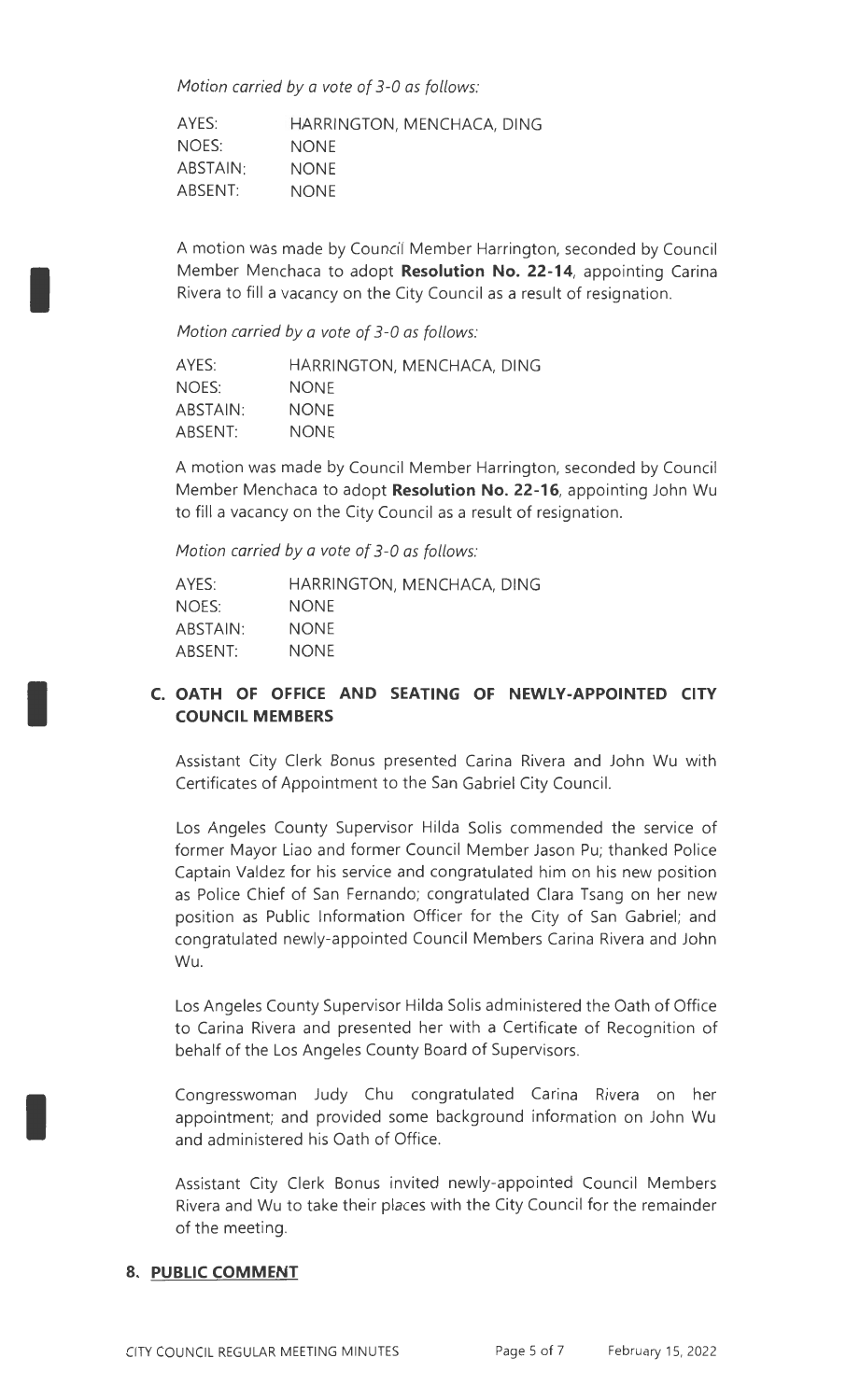Dr. Chasity Jennings-Nunez applauded the City Council and City staff for the swift and transparent process for appointing the new Council Members; congratulated new Council Members Rivera and Wu; and commented on candidate interview questions and answers.

Aldo Macias Arrelano, Special Assistant, Field Deputy, on behalf of Los Angeles County Assessor Jeffrey Prang, presented Certificates of Recognition to newlyappointed Council Members Rivera and Wu.

Sandy Rosco, Executive Director, and Alexis Salamanca, President, on behalf of the Board of Directors of the San Gabriel Chamber of Commerce, presented Certificates of Recognition to newly-appointed Council Members Rivera and Wu.

# **9. CITY MANAGER'S REPORT**

I

I

I

City Manager Lazzaretto expressed appreciation to the City Council for the confidence shown in him by extending his employment contract; congratulated newly-appointed Council Members Rivera and Wu; and stated he is looking forward to helping the entire Council carry out their goals for the community.

# **10. COUNCIL COMMENTS AND CONFERENCE/MEETING REPORTS**

Council Member Harrington welcomed incoming Council Members Rivera and Wu.

Council Member Menchaca welcomed incoming Council Members Rivera and Wu; commented on accomplishments by the last City Council which included Council Members Chin Ho Liao and Jason Pu; and commented she is looking forward to partnering with the new Council Members to continue the City's forward momentum; and stated she feels a strong connection to the current Council.

Council Member Rivera thanked the City Council and City Manager Lazzaretto for making the appointment process easy; thanked Supervisor Solis for taking the time to be present at the meeting; thanked City staff and stated she looks forward to working with them; thanked her family; thanked the San Gabriel Chamber of Commerce for their support; and stated she looks forward to working with the residents and serving the community.

Council Member Wu thanked Vice Mayor Ding and Council Members Menchaca and Harrington for appointing him, recognized his new colleague Council Member Rivera, and stated it's an honor to work together for the betterment of the City; expressed his excitement to work closely with City staff; thanked his family for their understanding of his service to the community; stated he is looking forward to working with the City Council; and encouraged residents to communicate with him.

Vice Mayor Ding congratulated newly-appointed Council Members Rivera and Wu; thanked City Manager Lazzaretto and City staff for their assistance with the appointment process; commented that there were good candidates for appointment; commended the transparency of the appointment process; and stated the City is like a family, moving forward together.

# 11. **CLOSED SESSION** - None.